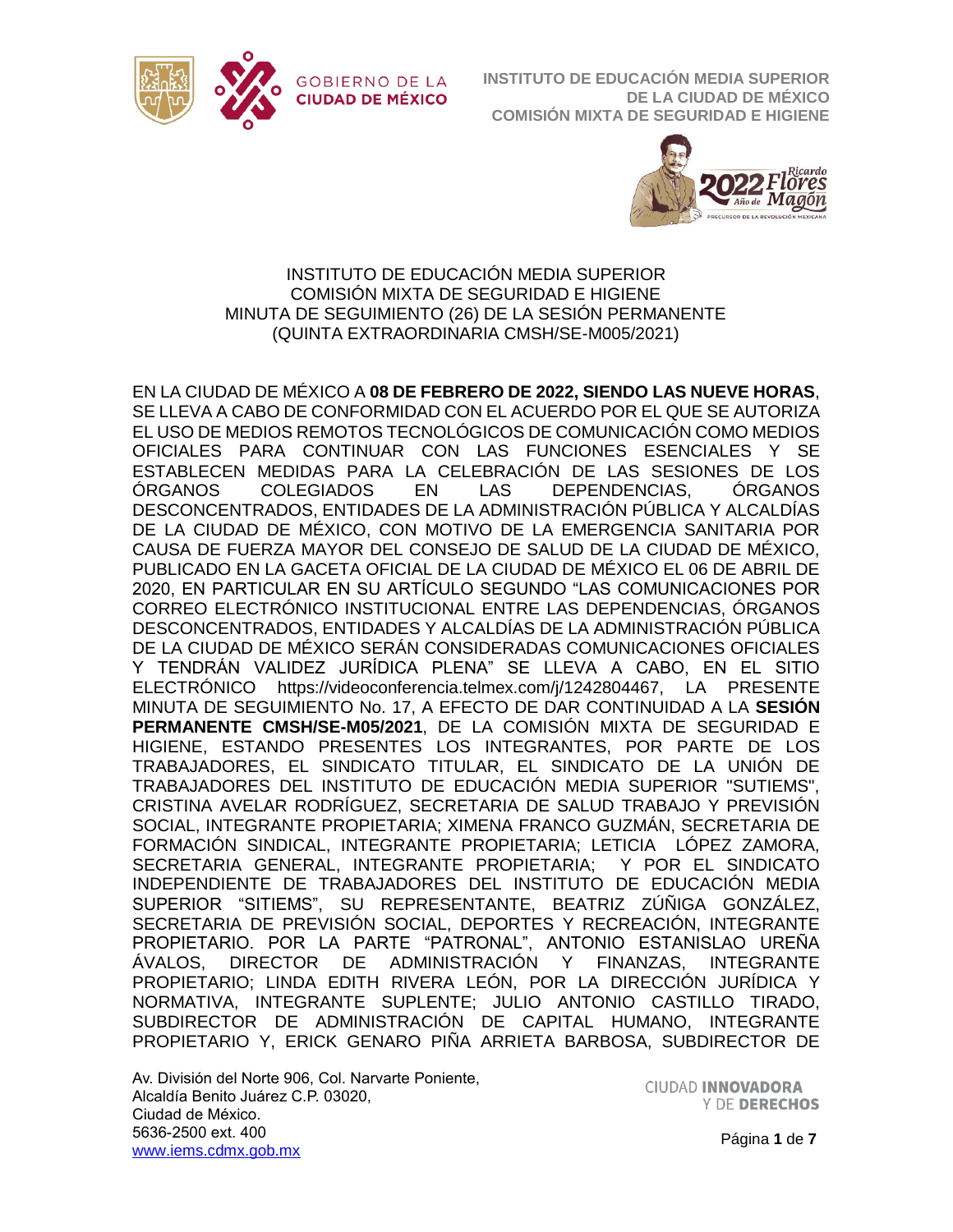



RECURSOS MATERIALES, ABASTECIMIENTOS Y SERVICIOS, INTEGRANTE PROPIETARIO; CON EL OBJETO DE DAR CONTINUIDAD A LA SESIÓN PERMANENTE DE LA COMISIÓN MIXTA DE SEGURIDAD E HIGIENE CONFORME AL SIGUIENTE:

# **ORDEN DEL DÍA:**

- I. FECHA PARA CONVOCAR A LAS SUBCOMISIONES MIXTAS DE SEGURIDAD E HIGIENE
- II. CUESTIONARIO PARA COMORBILIDADES
- III. CAPACITACIÓN EN EL FILTRO DE INGRESO Y MÉDICOS EN PLANTELES
- IV. PROPUESTA DE SUTIEMS PARA EL REGRESO A ACTIVIDADES
- V. INFOGRAFÍA

### **I. FECHA PARA CONVOCAR A LAS SUBCOMISIONES MIXTAS DE SEGURIDAD E HIGIENE**

**EL INSTITUTO PROPONE** SE LLEVEN A CABO LOS MARTES DE FORMA SUBSECUENTE A LAS REUNIONES Y DE FORMA PRESENCIAL. TENER CUATRO SESIONES ANTES DEL 25 DE FEBRERO. CITA CON SUBCOMISIONES DE 10:00 A 12:00 HORAS PRIMERA SUBCOMISIÓN Y 12:30 HORAS SEGUNDA SUBCOMISIÓN. INICIAR MARTES 15 Y MIÉRCOLES 16 DE FEBRERO, VISITANDO 2 SEDES. QUEDAN POR DEFINIR LAS SEDES. CONSIDERAR QUE LA ASISTENCIA SERÁ DE 35 A 50 PERSONAS.

SESIÓN DE LA COMISIÓN 8:30 A 10:00 HORAS. CONSIDERAR LA REVISIÓN DE PLANTEL.

**SUTIEMS PROPONE** TENER LAS REUNIONES CON LAS SUBCOMISIONES DOS VECES EN UNA SEMANA, CON EL FIN DE HACER LA INSTALACIÓN MÁS RÁPIDA, SIN DEJAR DE TENER LA REUNIÓN SEMANAL. EN HORARIOS DISCONTINUOS Y EN SEDES DIFERENTES, GAM II, ÁLVARO OBREGÓN II, IZTAPALAPA V Y COYOACÁN.

REVISAR PLANTELES CON SITUACIÓN ESPECIAL, POR EJEMPLO, GAM III, CON GUÍA COMO LISTAS DE COTEJO.

INSTALACIÓN LUNES 14 Y MARTES 15. ACORDAR POR CHAT EN ESTA SEMANA.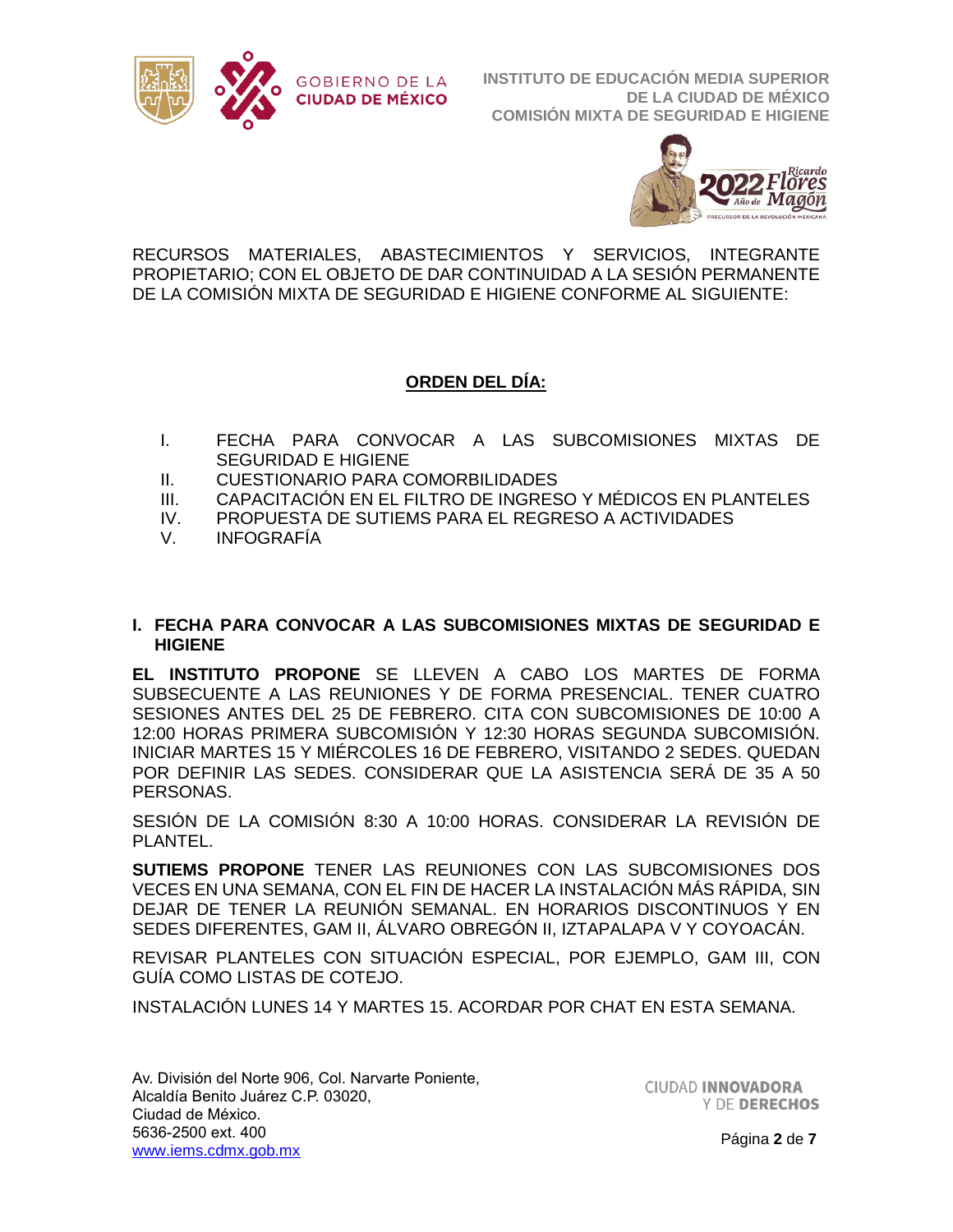



# **II. CUESTIONARIO PARA COMORBILIDADES**

INFORMACIÓN DEL *DUMMIE* PARA CUESTIONARIO DE COMORBILIDADES.

PROPUESTA DE CUESTIONARIO PARA COMORBILIDADES EN ESTA SEMANA, A MAS TARDE EL PRÓXIMO JUEVES VÍA CHAT O CORREO: [cmseh@sutiems.org](mailto:cmseh@sutiems.org)

## **III. CAPACITACIÓN EN EL FILTRO DE INGRESO Y MÉDICOS EN PLANTELES**

**LA INSTITUCIÓN** INFORMA QUE FALLECIÓ UNO DE LOS MÉDICOS DE PLANTEL. SUGIERE **SEDESA** HACER UN CONSENSO A TRAVÉS DEL DELEGADO SINDICAL, PIDEN PRUDENCIA EN ESPECIAL EN ESTE MOMENTO DEBIDO A LA NECESIDAD DE MÉDICOS EN HOSPITALES. SE REVISARÁ ESTE TEMA EN UNA PRÓXIMA REUNIÓN.

EL FALLECIMIENTO OCURRIÓ EL 2 DE FEBRERO, MÉDICO ADSCRITO AL PLANTEL IZTAPALAPA II, TURNO MATUTINO.

CAPACITACIÓN PARA LOS FILTROS SANITARIOS A VIGILANTES Y MÉDICOS EN PLANTEL.

**SUTIEMS** PROPONE ENVIAR UNA LISTA DE ACTIVIDADES PARA MÉDICOS EN FILTRO SANITARIO.

CONTAR CON UNA LISTA DE MÉDICOS EN PLANTEL.

**LA INSTITUCIÓN** SOLICITA A SUTIEMS ENVÍE A LA COMISIÓN, LISTA DE INTEGRANTES SINDICALES EN SUBCOMISIONES DE SEGURIDAD E HIGIENE.

REDACCIÓN DE PROPUESTA POR PARTE DE LA MTRA. XIMENA FRANCO.

## **IV. PROPUESTA DE SUTIEMS PARA EL REGRESO A ACTIVIDADES**

SE PRESENTARON LOS LINEAMIENTOS GENERALES, ENTREGADOS EL 5 DE FEBRERO DE 2022 A LOS INTEGRANTES DE ESTA COMISIÓN, EL CUAL SE ANEXA A LA PRESENTE MINUTA.

DURANTE EL DESARROLLO DE ESTA SESIÓN, SUTIEMS PRESENTÓ A LA CMSH, EL DOCUMENTO PRODUCTO DEL FORO SINDICAL: "ORGANIZACIÓN DEL TRABAJO BAJO LA NUEVA NORMALIDAD PARA EL SEMESTRE 2021-2022 B", EN ESTE DOCUMENTO, DE ACUERDO A SUTIEMS, SE PROPONEN ASPECTOS FUNDAMENTALES PARA LAS CONDICIONES DE REGRESO Y TRES PROPUESTAS ACERCA DE LA ORGANIZACIÓN DEL TRABAJO.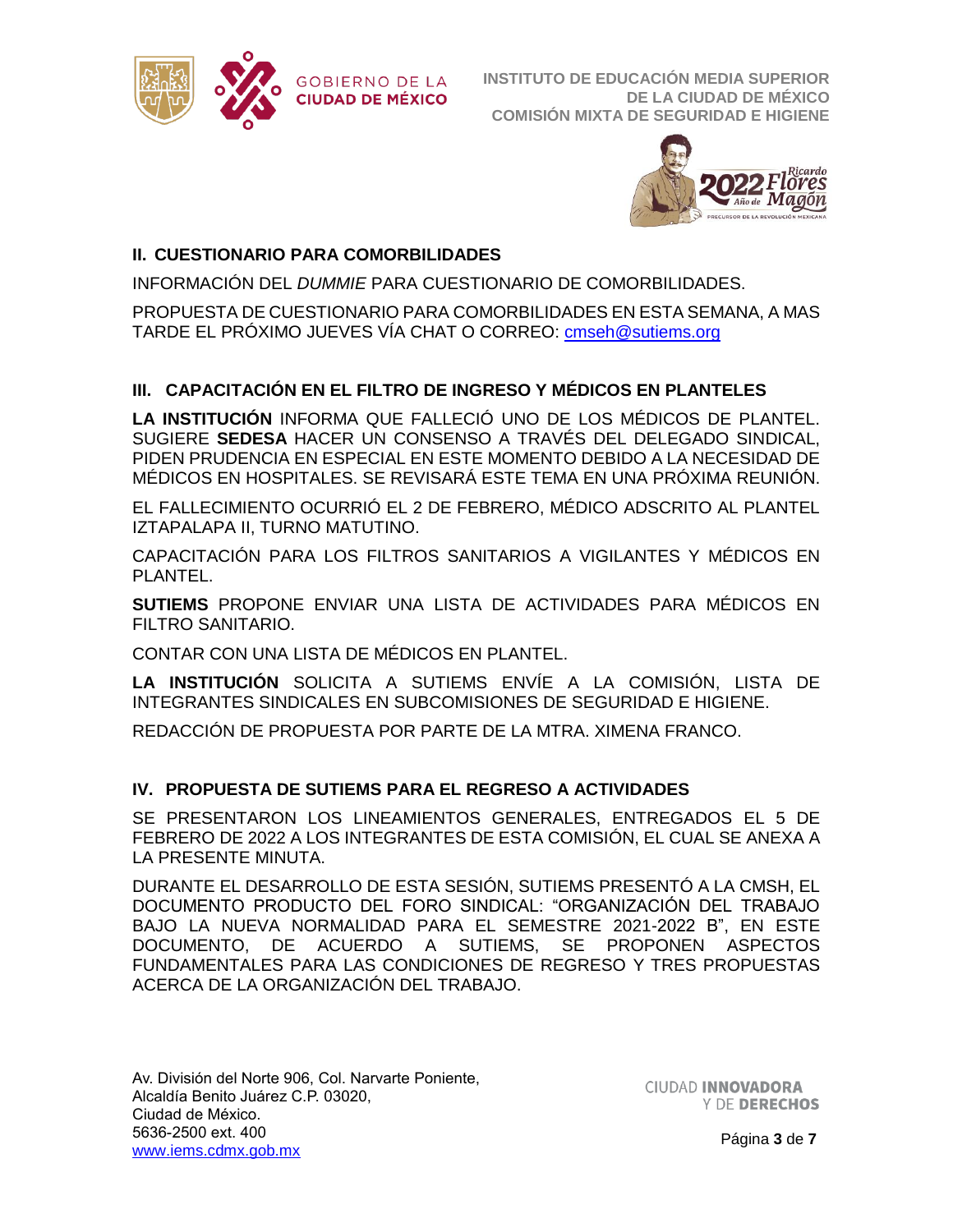



POR OTRA PARTE, SUTIEMS SEÑALA LA NECESIDAD DE RECONTRATACIÓN DEL PERSONAL DE INTENDENCIA, PARA CONTAR CON PLANTILLA COMPLETA Y GARANTIZAR LA HIGIENIZACIÓN DE LOS CENTROS DE TRABAJO.

**SUTIEMS** SOLICITÓ AL IEMS CONOCER LA PROPUESTA DE REGRESO A ACTIVIDADES, TODA VEZ QUE LAS Y LOS COORDINADORES ESTABAN YA PLANIFICANDO UNA FORMA DE ORGANIZACIÓN EN PLANTELES. SUTIEMS PIDE CONOCER SI ESTÁ CONTEMPLANDO EL ACUERDO DE AULAS, EL ESCALONAMIENTO DE LA ASISTENCIA, EL TRABAJO HÍBRIDO Y EL AFORO.

**LA INSTITUCIÓN** INDICA QUE SE HA REDUCIDO LA PLANTILLA DEL PERSONAL DE VIGILANCIA, SIN AFECTAR LA CALIDAD Y CALIDEZ DEL SERVICIO, Y QUE RESPECTO AL PERSONAL DE INTENDENCIA HA SUCEDIDO UNA SITUACIÓN SIMILAR, POR LO QUE SE TIENEN GARANTIZADAS LAS PRESTACIONES DE AMBOS SERVICIOS.

**LA INSTITUCIÓN** DETERMINARÁ E INFORMARÁ LAS CONDICIONES PARA EL REGRESO A ACTIVIDADES. ORGANIZACIÓN DEL TRABAJO ACADÉMICO PARA EL INICIO DEL SEMESTRE (14 DE FEBRERO), SE TENDRÁ LA DEFINICIÓN SOCIALIZADA ENTRE LOS INTEGRANTES DE LA COMUNIDAD. PRECISA QUE SE ESTA LLEVANDO A CABO UNA PLANEACIÓN RESPONSABLE, QUE CONSIDERA LOS PUNTOS DE VISTA QUE HAN MANIFESTADO DIFERENTES INTEGRANTES DE LA COMUNIDAD Y QUE TIENE COMO PROPÓSITO MANTENER LAS CONDICIONES DE SEGURIDAD Y LA NECESIDAD DEL TRABAJO PRESENCIAL.

**SUTIEMS** SEÑALA QUE EL PERSONAL DE INTENDENCIA ESTÁ DOBLANDO TURNO SIENDO QUE NO ES LO IDEAL, SE CUENTA CON MENOS DE LA MITAD DE LA PLANTILLA ORIGINAL, ESTO DEMERITA SU CALIDAD DE TRABAJO Y AFECTA LA SEGURIDAD E HIGIENE, ADICIONAL A QUE NO ES HUMANO. EL PAGO QUE RECIBEN NO CORRESPONDE A SU TRABAJO.

**LA INSTITUCIÓN** SEÑALA RESPECTO AL SERVICIO DE INTENDENCIA, SE TRATA DE UN TEMA LABORAL ENTRE TRABAJADORES Y SU PATRÓN. LA CMSH, NO ES LA INSTANCIA PARA RESOLVER ESTA SITUACIÓN.

## **V. INFOGRAFÍA**

EL INSTITUTO ENVIÓ PROPUESTA DE CARTEL VÍA CHAT.

Av. División del Norte 906, Col. Narvarte Poniente, Alcaldía Benito Juárez C.P. 03020, Ciudad de México. 5636-2500 ext. 400 [www.iems.cdmx.gob.mx](http://www.iems.cdmx.gob.mx/)

**CIUDAD INNOVADORA** Y DE DERECHOS

Página **4** de **7**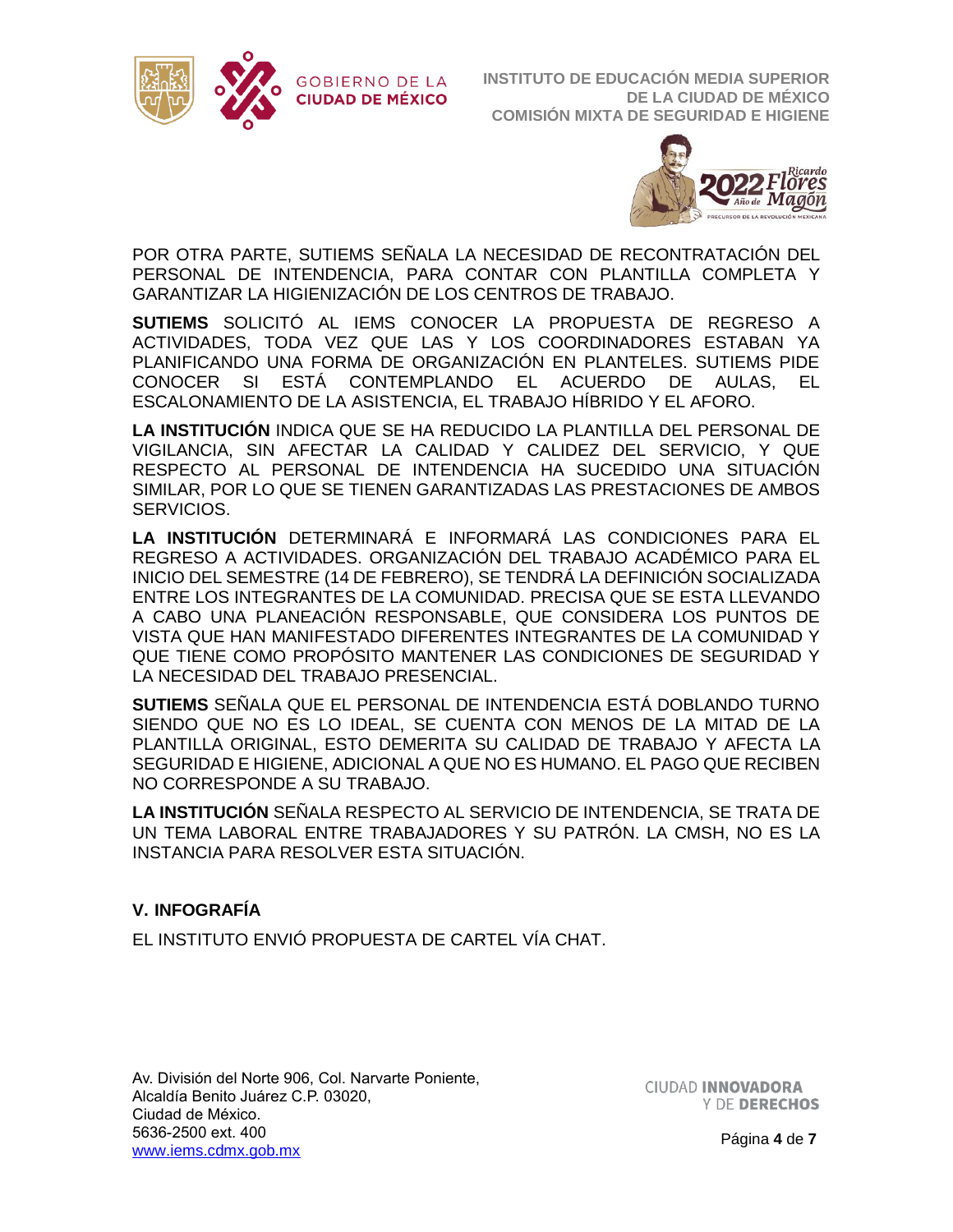



LA PRESENTE MINUTA SE CIERRA A LAS 11:13 HORAS DEL MISMO DÍA DE SU INICIO, POR LOS QUE EN ELLA INTERVINIERON, FIRMAN EN CADA UNA DE SUS HOJAS AL MARGEN Y AL CALCE EN ESTA ÚLTIMA HOJA PARA CONSTANCIA Y CERTEZA LEGAL.

### **FIRMAN LAS PARTES POR PARTE DE LOS TRABAJADORES DEL IEMS**

### **CRISTINA AVELAR RODRÍGUEZ**

INTEGRANTE PROPIETARIO SECRETARIA DE SALUD, TRABAJO Y PREVISIÓN SOCIAL. SINDICATO DE LA UNIÓN DE TRABAJADORES DEL INSTITUTO DE EDUCACIÓN MEDIA SUPERIOR

#### **XIMENA FRANCO GUZMÁN**

INTEGRANTE PROPIETARIO SECRETARIA DE FORMACIÓN **SINDICAL** SINDICATO DE LA UNIÓN DE TRABAJADORES DEL INSTITUTO DE EDUCACIÓN MEDIA SUPERIOR

## **LETICIA LÓPEZ ZAMORA**

INTEGRANTE PROPIETARIO SECRETARIA GENERAL SINDICATO DE LA UNIÓN DE TRABAJADORES DEL INSTITUTO DE EDUCACIÓN MEDIA SUPERIOR

#### **BEATRIZ ZÚÑIGA GONZÁLEZ**

INTEGRANTE PROPIETARIO SECRETARIA DE PREVENCIÓN SOCIAL, DEPORTES Y RECREACIÓN SINDICATO INDEPENDIENTE DE TRABAJADORES DEL INSTITUTO DE EDUCACIÓN MEDIA SUPERIOR

## **POR PARTE DE LA PATRONAL DEL IEMS**

#### **ANTONIO E UREÑA ÁVALOS**

INTEGRANTE PROPIETARIO DIRECTOR DE ADMINISTRACIÓN Y FINANZAS INSTITUTO DE EDUCACIÓN MEDIA SUPERIOR

Av. División del Norte 906, Col. Narvarte Poniente, Alcaldía Benito Juárez C.P. 03020, Ciudad de México. 5636-2500 ext. 400 [www.iems.cdmx.gob.mx](http://www.iems.cdmx.gob.mx/)

#### **LINDA EDITH RIVERA LEÓN**

INTEGRANTE SUPLENTE REPRESENTANTE DE LA DIRECCIÓN JURÍDICA Y **NORMATIVA** INSTITUTO DE EDUCACIÓN MEDIA SUPERIOR

> **CIUDAD INNOVADORA** Y DE DERECHOS

> > Página **5** de **7**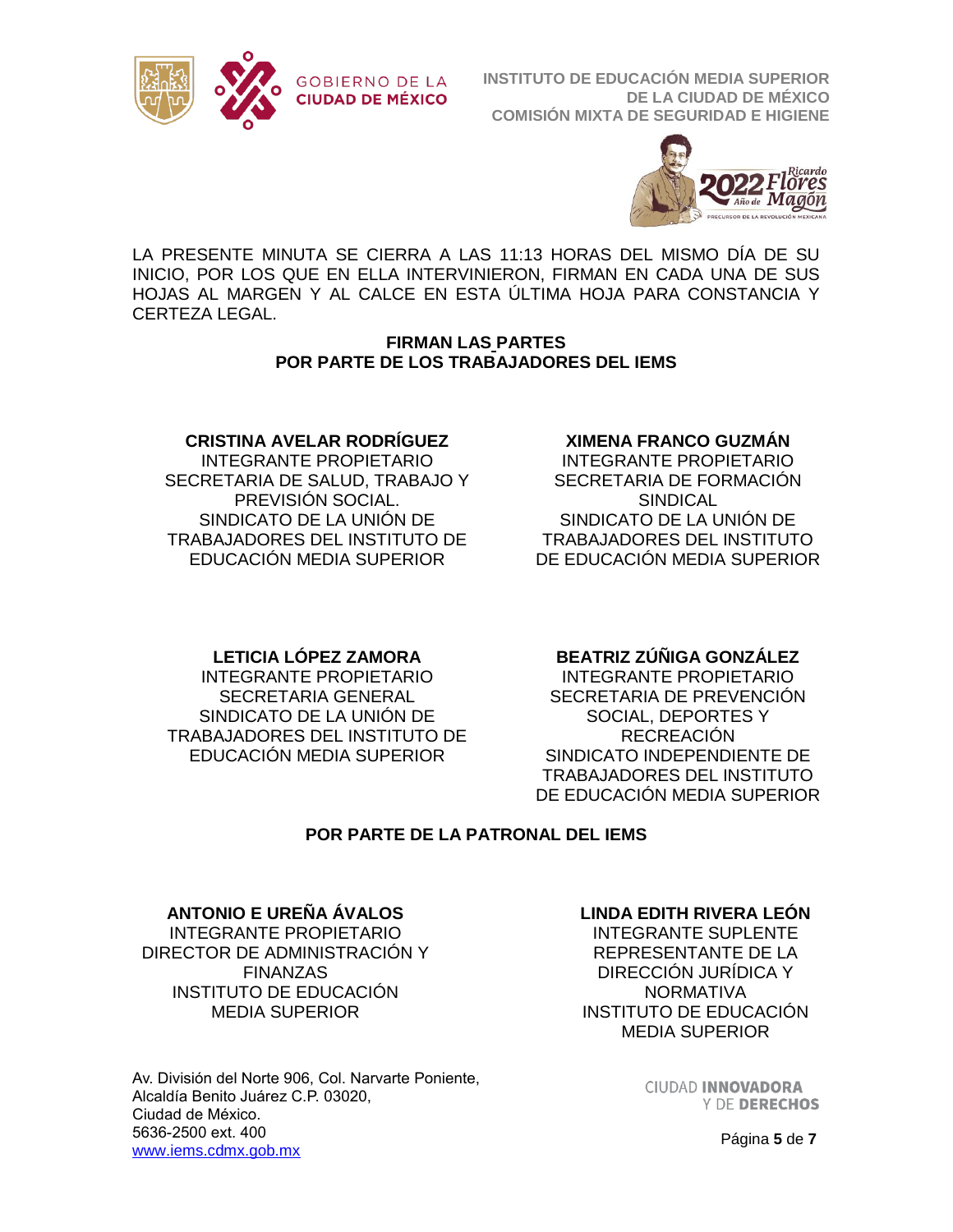



#### **JULIO ANTONIO CASTILLO TIRADO**

INTEGRANTE PROPIETARIO SUBDIRECTOR DE ADMINISTRACIÓN DE CAPITAL HUMANO INSTITUTO DE EDUCACIÓN MEDIA SUPERIOR

**ERICK GENARO PIÑA ARRIETA BARBOSA** INTEGRANTE PROPIETARIO SUBDIRECTOR DE RECURSOS MATERIALES, ABASTECIMIENTOS Y **SERVICIOS** INSTITUTO DE EDUCACIÓN MEDIA SUPERIOR

Se expide este documento en medio electrónico, de conformidad con lo establecido por el artículo "SEGUNDO. - Las comunicaciones por correo electrónico institucional entre las Dependencias, Órganos Desconcentrados, Entidades y Alcaldías de la Administración Pública de la Ciudad de México serán consideradas comunicaciones oficiales y tendrán validez jurídica plena." Del ACUERDO POR EL QUE SE AUTORIZA EL USO DE MEDIOS REMOTOS TECNOLÓGICOS DE COMUNICACIÓN COMO MEDIOS OFICIALES PARA CONTINUAR CON LAS FUNCIONES ESENCIALES Y SE ESTABLECEN MEDIDAS PARA LA CELEBRACIÓN DE LAS SESIONES DE LOS ÓRGANOS COLEGIADOS EN LAS DEPENDENCIAS, ÓRGANOS DESCONCENTRADOS, ENTIDADES DE LA ADMINISTRACIÓN PÚBLICA Y ALCALDÍAS DE LA CIUDAD DE MÉXICO, CON MOTIVO DE LA EMERGENCIA SANITARIA POR CAUSA DE FUERZA MAYOR DEL CONSEJO DE SALUD DE LA CIUDAD DE MÉXICO." Publicado en la Gaceta Oficial de la Ciudad de México el 6 de abril de 2020.

Av. División del Norte 906, Col. Narvarte Poniente, Alcaldía Benito Juárez C.P. 03020, Ciudad de México. 5636-2500 ext. 400 [www.iems.cdmx.gob.mx](http://www.iems.cdmx.gob.mx/)

**CIUDAD INNOVADORA** Y DE DERECHOS

Página **6** de **7**